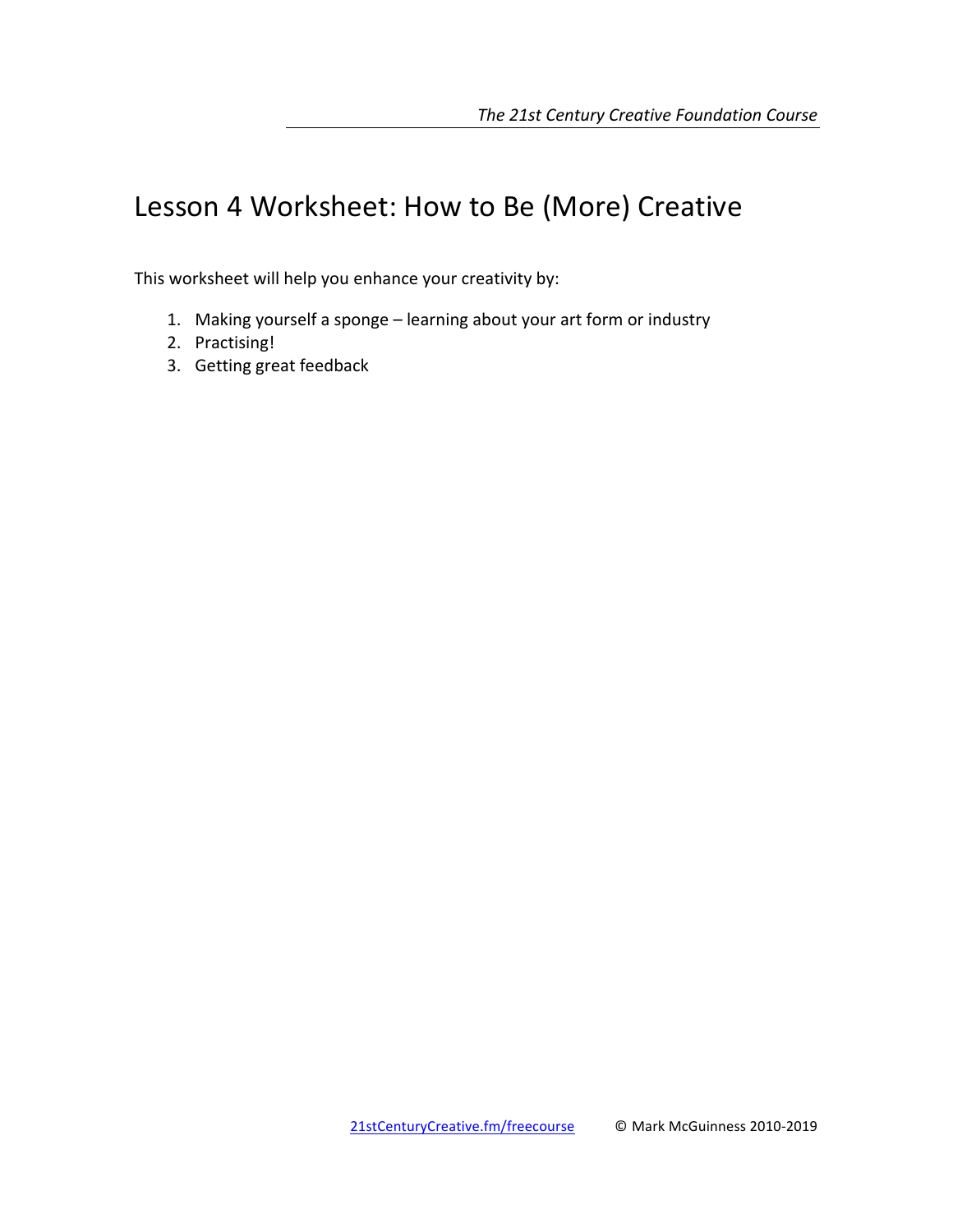## **1. Make Yourself a Sponge**

## *(a) How well do you know your field?*

Run through the following list and make a note of how well you know each category within your creative field of expertise:

- Classic works
- Contemporary works
- The avant-garde
- Works from your own country
- Works from other countries
- Critical reviews and studies

Now take one of the categories you know *least* well, and start adding to your knowledge by reading, looking, listening, learning and/or going to events – whatever it takes to become well-versed in that aspect of your field.

Watch out for avoiding works or artists you don't like. You don't have to like everything, but if you want to be more than a keen amateur, you need some knowledge of every aspect of your field. Even if you only confirm your negative judgment, it's better to do this from an informed position than dismissing things without getting to know them. And you might even surprise yourself, by finding some diamonds in the rough...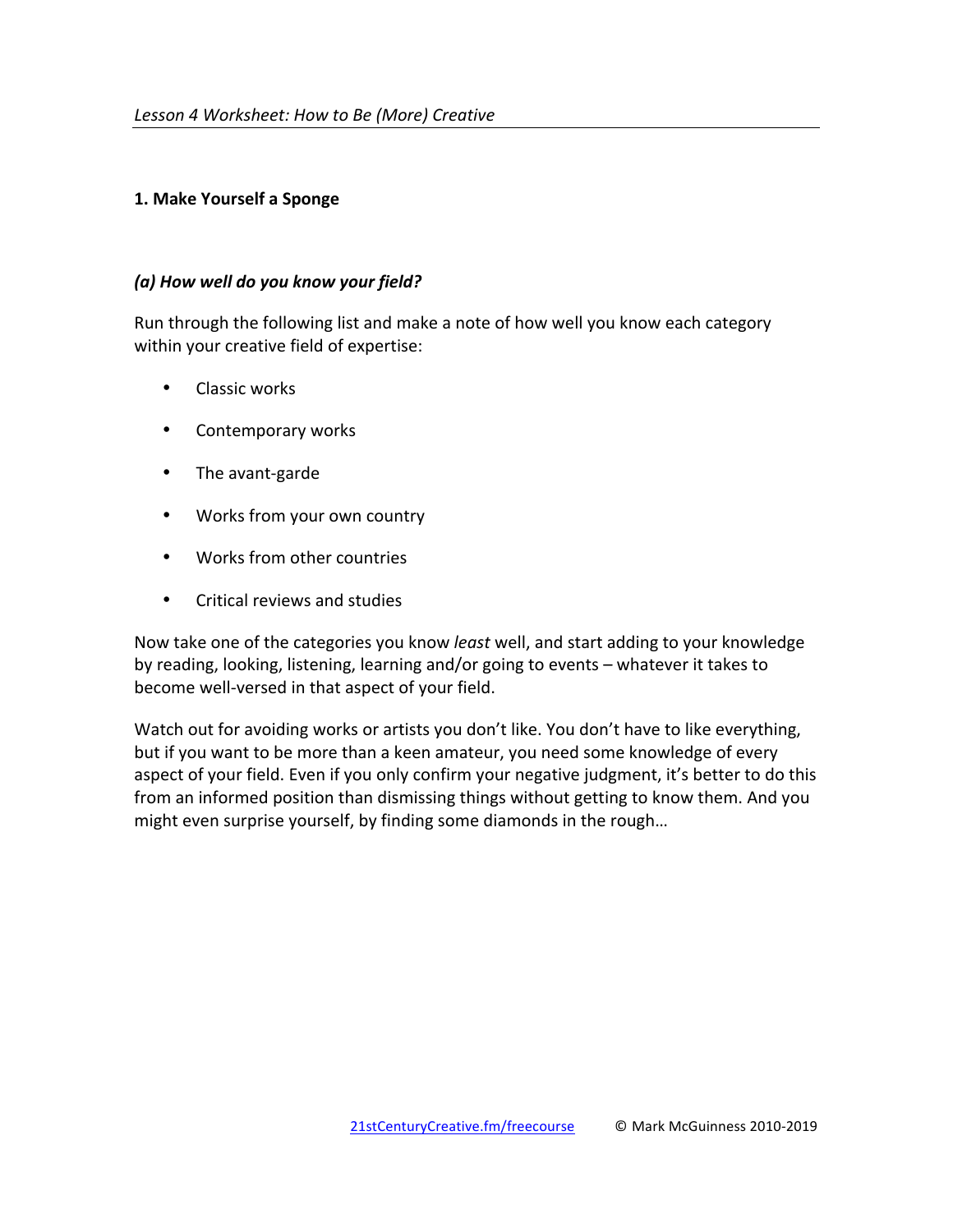## **(b) Discover new works**

i. Make it easy to discover new work by setting up subscriptions to have it delivered to you automatically:

- Clubs or societies that send you the latest works
- Magazine subscriptions
- Email newsletters
- Podcasts or YouTube channels

ii. Go to venues where you will encounter new work (and meet others with similar interests):

- Exhibitions
- Gigs and other live events
- Libraries
- Specialist shops
- Cafes and bars where people from your industry/art form hang out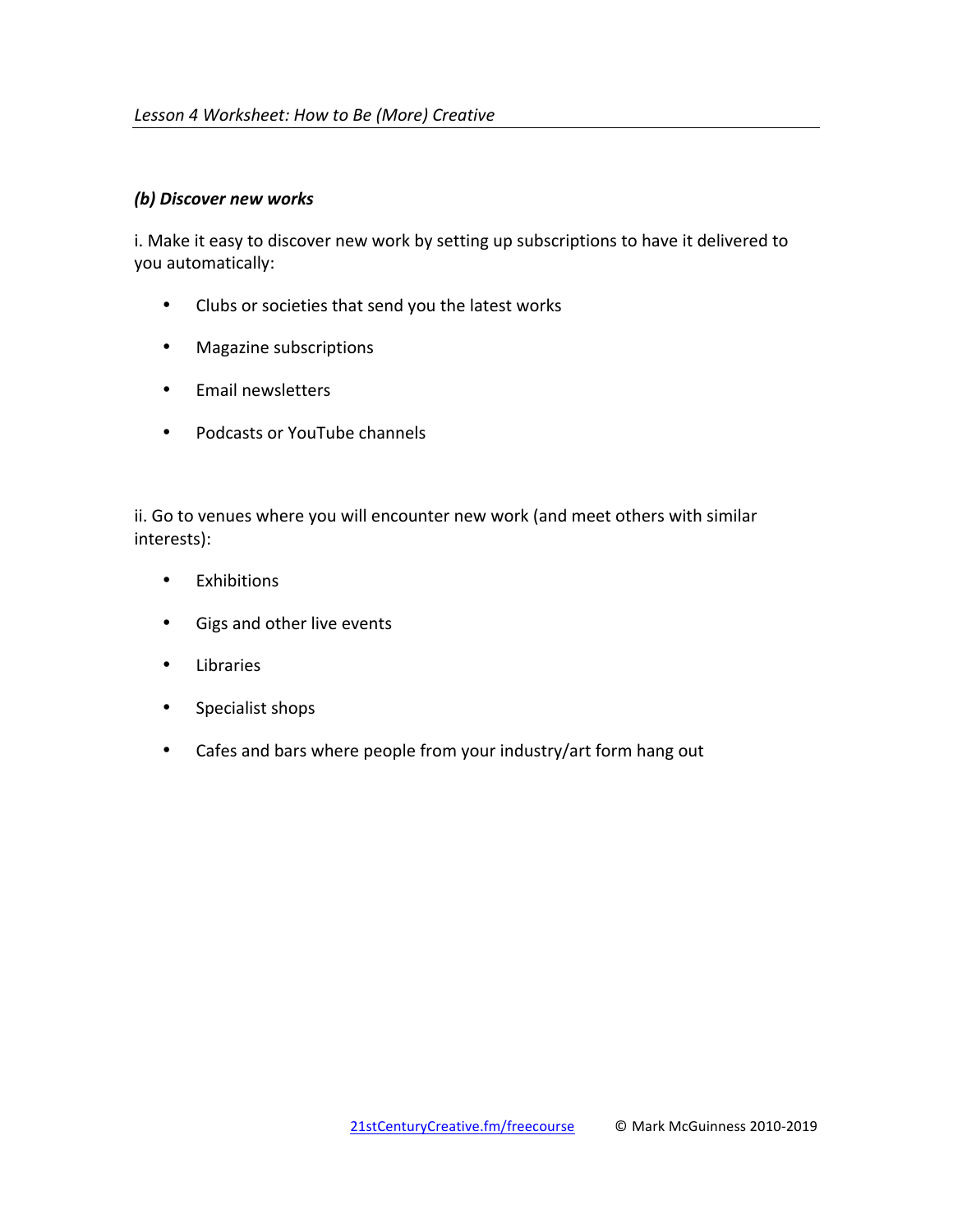## *(c) Look for 'human filters'*

Find people who know more than you and who share your tastes, and use them as guides or 'human filters' to help you find the good stuff:

- Friends and fellow creators
- Teachers and mentors
- Leading artists and creators
- Critics and reviewers
- Bloggers and podcasters

## *(d) Stand up for your opinions*

Don't just passively absorb works and opinions, like a dead sponge. *Living* sponges squirt water out as well as sucking it in! Put your opinions out there and test them in conversation with others. Don't be afraid to say what you think – but be prepared to listen to others and modify your views if you hear something new. There's no shame in changing your mind, only in having a closed mind.

Here are some options:

- Argue a position with a friend who is likely to take an opposite view
- Join to a class or discussion group
- Join an online forum and take part in the discussions
- Join the discussion in the comments on a relevant blog
- Write a blog post arguing a particular critical viewpoint
- Write a review for one of the magazines in your industry  $/$  artistic field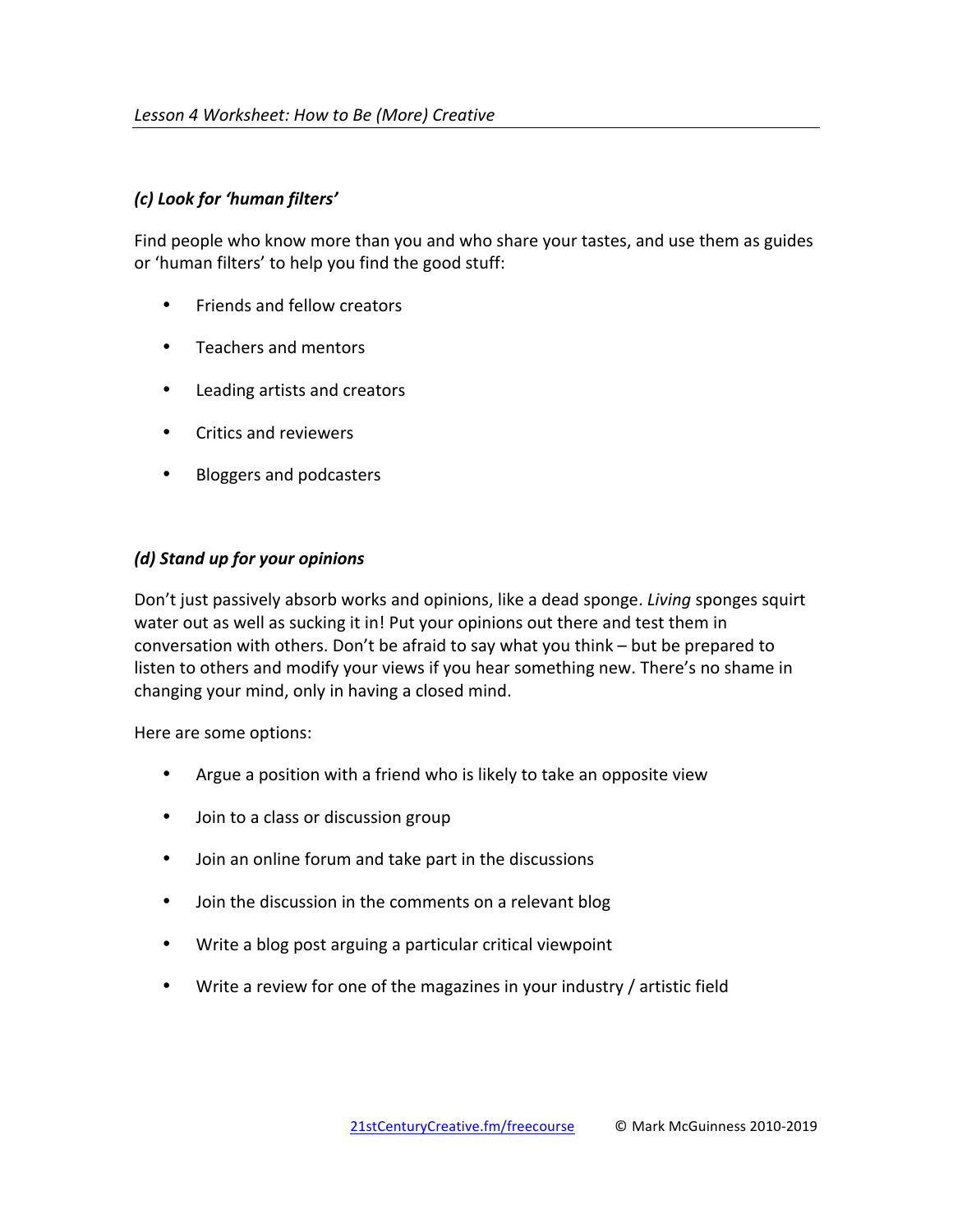#### **2. Practise, Practise, Practise**

- i. Look at your diary for a typical week. Decide when and for how long you're going to practise. Be realistic: it's better to commit to 2 hours a week and stick to it than to promise you'll do it every day and never get round to it.
- $ii.$  Decide on your criteria for 'doing enough' in each session. E.g. a set number of words/images/lines of code, or your gut feeling.
- iii. Make a list of all the excuses you are likely to give yourself, when it comes to the point of actually starting work. Keep the list handy in your workplace.
- iv. Each day you do your work, put a mark in your diary to show you kept your promise to yourself that day.
- v. If you choose to make an excuse, pick one from the list and record in your diary which one you used.
- vi. If you are prevented from working by an emergency or another *genuine* obstacle (not an excuse), that's fine  $-$  just make sure you make up the time by working an extra session within the next week.
- vii. Review your diary every month, to see how many times you practise vs making excuses. If the same excuse keeps cropping up, make it a top priority to get rid of that excuse.
- viii. If you're finding it hard to keep practising, pair up with a friend in the same line of work – encourage each other, share your monthly scores, and hold each other accountable!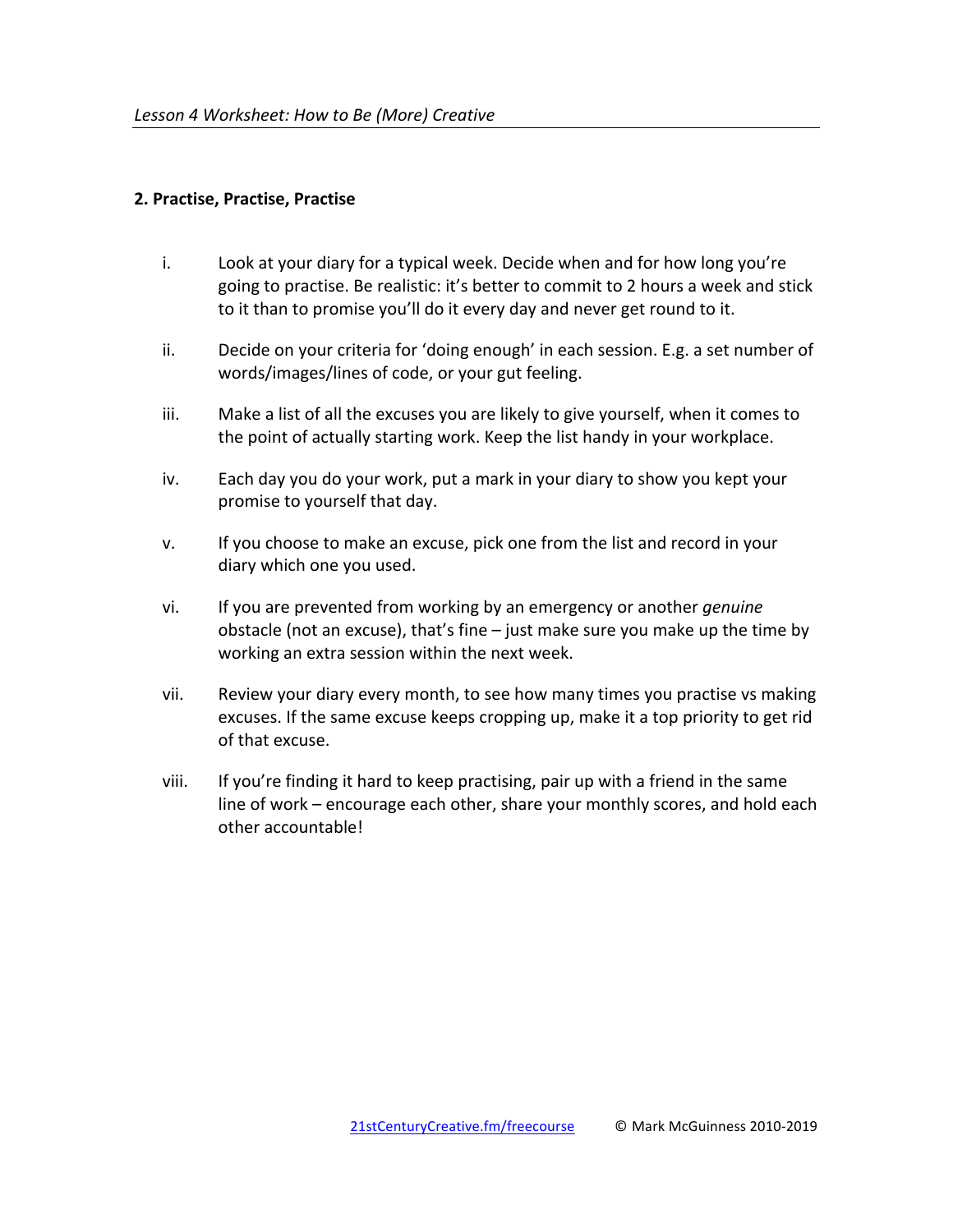## **3. Get Great Feedback**

# *(a) Choose your critics*

Who is in the best position to give you informed, constructive and useful feedback (not just tell you what you want to hear)? Choose as many as you like from the list below:

- **A** mentor either an informal relationship or by applying to a formal mentoring programme
- A **teacher** ask around, do some research and join a class where the teacher has a great reputation
- **Your peers**
- **Professional critics** some organisations offer substantial critiques of creative work by experienced critics (for a fee)
- Your audience perform live, show your work and/or publish it (online or through traditional channels) and listen to the audience's reaction.

# *(b)* Don't take it personally

This is the hardest bit. Here are a couple of articles with specific advice on how to do it:

Three Ways to Assess Your Own Creative Work:

http://www.wishfulthinking.co.uk/2007/12/09/three-ways-to-assess-your-own-creative-

work/

How to Deal with Stinging Criticism: http://lateralaction.com/articles/deal-with-criticism/